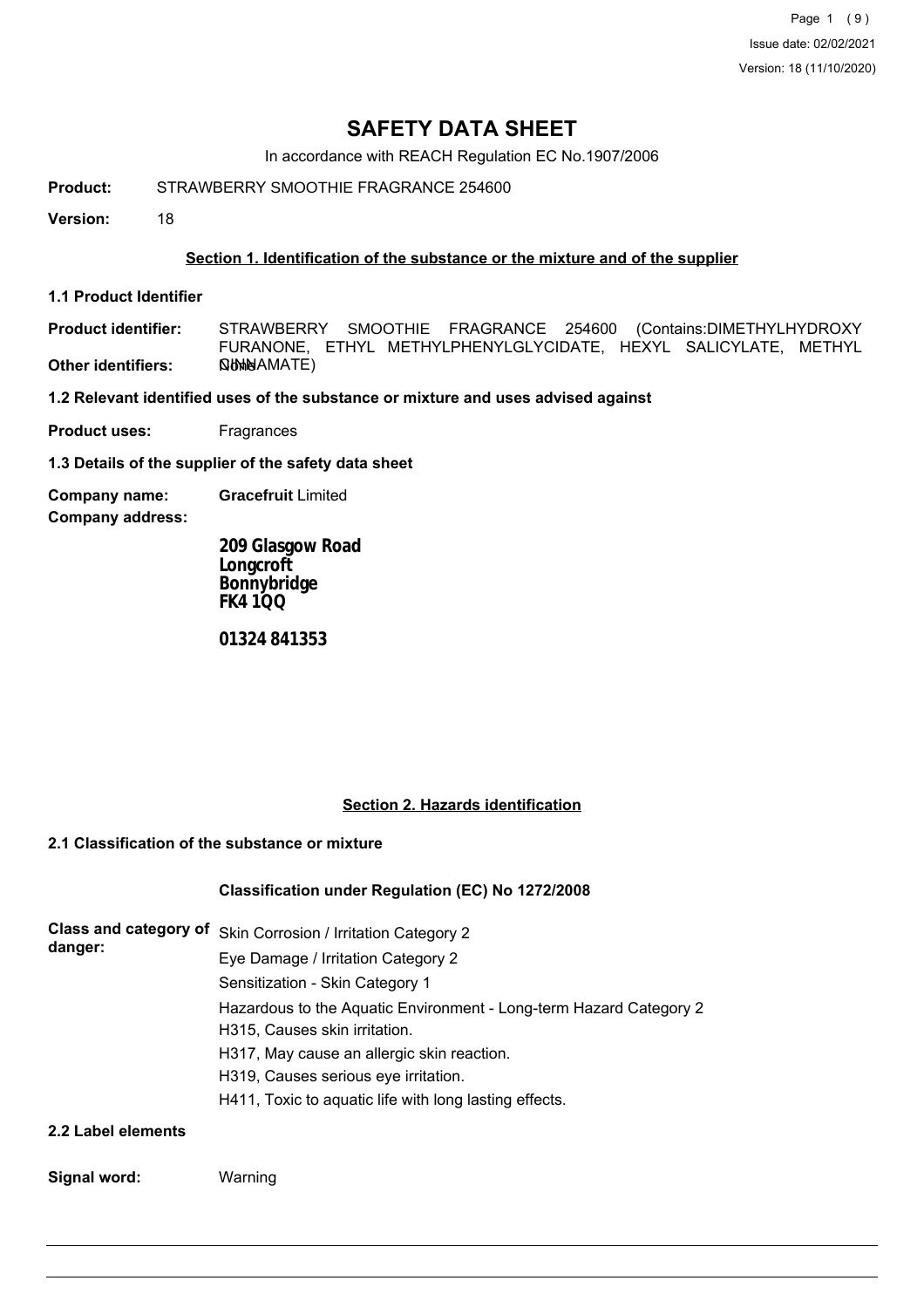Page 2 (9) Issue date: 02/02/2021 Version: 18 (11/10/2020)

# **SAFETY DATA SHEET**

In accordance with REACH Regulation EC No.1907/2006

| Product:                            | STRAWBERRY FRAGRANCE 254600 |                                                                                                                                                                                                                                                                                                                                                                                                                                                                                                                                                                                                                                                                                                                                                                                                                                                                                      |
|-------------------------------------|-----------------------------|--------------------------------------------------------------------------------------------------------------------------------------------------------------------------------------------------------------------------------------------------------------------------------------------------------------------------------------------------------------------------------------------------------------------------------------------------------------------------------------------------------------------------------------------------------------------------------------------------------------------------------------------------------------------------------------------------------------------------------------------------------------------------------------------------------------------------------------------------------------------------------------|
| <b>Version:</b>                     | 18                          |                                                                                                                                                                                                                                                                                                                                                                                                                                                                                                                                                                                                                                                                                                                                                                                                                                                                                      |
| <b>Hazard statements:</b>           |                             | H315, Causes skin irritation.<br>H317, May cause an allergic skin reaction.<br>H319, Causes serious eye irritation.<br>H411, Toxic to aquatic life with long lasting effects.                                                                                                                                                                                                                                                                                                                                                                                                                                                                                                                                                                                                                                                                                                        |
| <b>Supplemental</b><br>Information: |                             | EUH208, Contains TRIMETHYLUNDECENAL. May produce an allergic reaction.                                                                                                                                                                                                                                                                                                                                                                                                                                                                                                                                                                                                                                                                                                                                                                                                               |
| <b>Precautionary</b><br>statements: |                             | P261, Avoid breathing vapour or dust.<br>P264, Wash hands and other contacted skin thoroughly after handling.<br>P272, Contaminated work clothing should not be allowed out of the workplace.<br>P273, Avoid release to the environment.<br>P280, Wear protective gloves/eye protection/face protection.<br>P302/352, IF ON SKIN: Wash with plenty of soap and water.<br>P305/351/338, IF IN EYES: Rinse cautiously with water for several minutes. Remove contact<br>lenses, if present and easy to do. Continue rinsing.<br>P333/313, If skin irritation or rash occurs: Get medical advice/attention.<br>P337/313, If eye irritation persists: Get medical advice/attention.<br>P362, Take off contaminated clothing and wash before reuse.<br>P391, Collect spillage.<br>P501, Dispose of contents/container to approved disposal site, in accordance with local<br>regulations. |

**Pictograms:**

**Other hazards:** Hydrocarbon Concentration %: 0.000%

# **Section 3. Composition / information on ingredients**

## **3.2 Mixtures**

#### **Contains:**

| <b>Name</b>                                                | <b>CAS</b> | EC        | <b>REACH Registration</b><br>No. | $\frac{0}{0}$ | <b>Classification for</b><br>(CLP) 1272/2008 |
|------------------------------------------------------------|------------|-----------|----------------------------------|---------------|----------------------------------------------|
| <b>IETHYL</b><br>METHYLPHENYLGLYC 77-83-8<br><b>IIDATE</b> |            | 201-061-8 |                                  | 5-<10%        | <b>ISS 1B-EH C2:H317-</b><br>H411 -          |
| <b>IHEXYL SALICYLATE</b>                                   | 6259-76-3  | 228-408-6 | 01-2119638275-36-xxxx            | 5-<10%        | ISCI 2-SS 1-EH A1-EH<br>C1:H315-H317-H410,-  |
| <b>IETHYL BUTYRATE</b>                                     | 105-54-4   | 203-306-4 |                                  | $1 - 5%$      | FL 3-EDI 2; H226-H319,                       |
| <b>IMETHYL CINNAMATE</b>                                   | 103-26-4   | 203-093-8 |                                  | $1 - 5%$      | SS 1B: H317,-                                |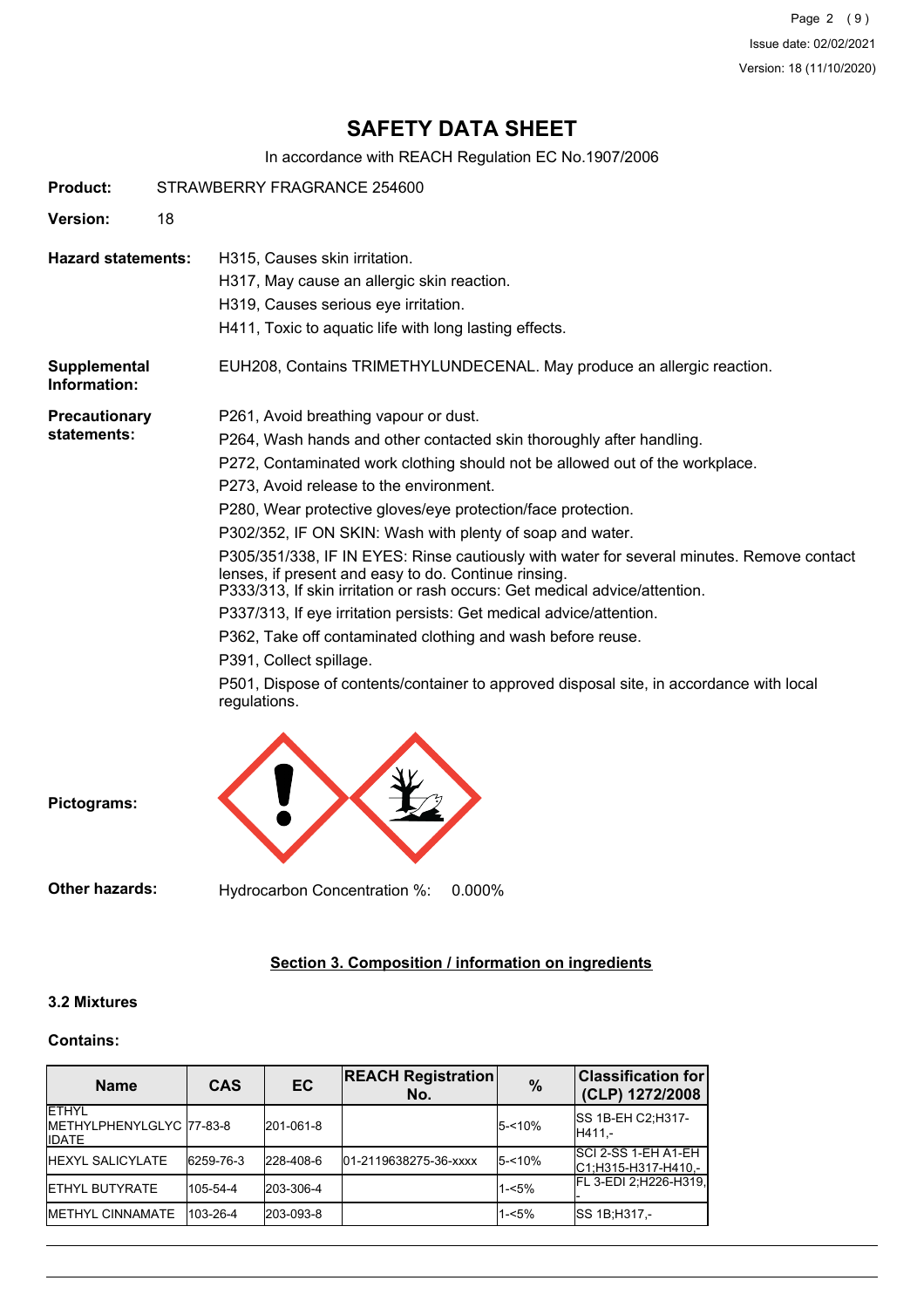# **SAFETY DATA SHEET**

In accordance with REACH Regulation EC No.1907/2006

# **Product:** STRAWBERRY FRAGRANCE 254600

#### **Version:** 18

| <b>IDIETHYL MALONATE</b>                                  | 105-53-3   | 203-305-9 |                       | 1-<5%       | <b>IEDI 2:H319.-</b>                                                  |
|-----------------------------------------------------------|------------|-----------|-----------------------|-------------|-----------------------------------------------------------------------|
| CIS-2-TERT-<br><b>IBUTYLCYCLOHEXYL</b><br><b>IACETATE</b> | 20298-69-5 | 243-718-1 | 01-2119970713-33-xxxx | 1-<5%       | <b>IEH C2:H411 -</b>                                                  |
| <b>IDIMETHYLHYDROXY</b><br><b>IFURANONE</b>               | 3658-77-3  | 222-908-8 |                       | $0.1 - 1\%$ | ATO 4-SCI 1B-EDI 1-<br><b>SS 1A: H302-H314-</b><br><b>H317.EUH071</b> |
| <b>ITRIMETHYLUNDECEN</b><br>IAL                           | 141-13-9   | 205-460-8 | 01-2120139915-49-xxxx | $0.1 - 1\%$ | ISS 1B-EH A1-EH C1:<br>H317-H410,-                                    |

#### **Substances with Community workplace exposure limits:**

| <b>Name</b>             | <b>CAS</b> | EC        | %        |
|-------------------------|------------|-----------|----------|
| <b>PROPYLENE GLYCOL</b> | 57-55-6    | 200-338-0 | $1 - 5%$ |

## **Substances that are persistent, bioaccumulative and toxic or very persistent and very bioaccumulative, greater than 0.1%:**

Not Applicable

### **Section 4. First-aid measures**

#### **4.1 Description of first aid measures**

IF ON SKIN: Wash with plenty of soap and water.

IF IN EYES: Rinse cautiously with water for several minutes. Remove contact lenses, if present and easy to do. Continue rinsing.

#### **4.2 Most important symptoms and effects, both acute and delayed**

Causes skin irritation.

May cause an allergic skin reaction.

Causes serious eye irritation.

#### **4.3 Indication of any immediate medical attention and special treatment needed**

None expected, see Section 4.1 for further information.

### **SECTION 5: Firefighting measures**

#### **5.1 Extinguishing media**

Suitable media: Carbon dioxide, Dry chemical, Foam.

# **5.2 Special hazards arising from the substance or mixture**

In case of fire, may be liberated: Carbon monoxide, Unidentified organic compounds.

# **5.3 Advice for fire fighters:**

In case of insufficient ventilation, wear suitable respiratory equipment.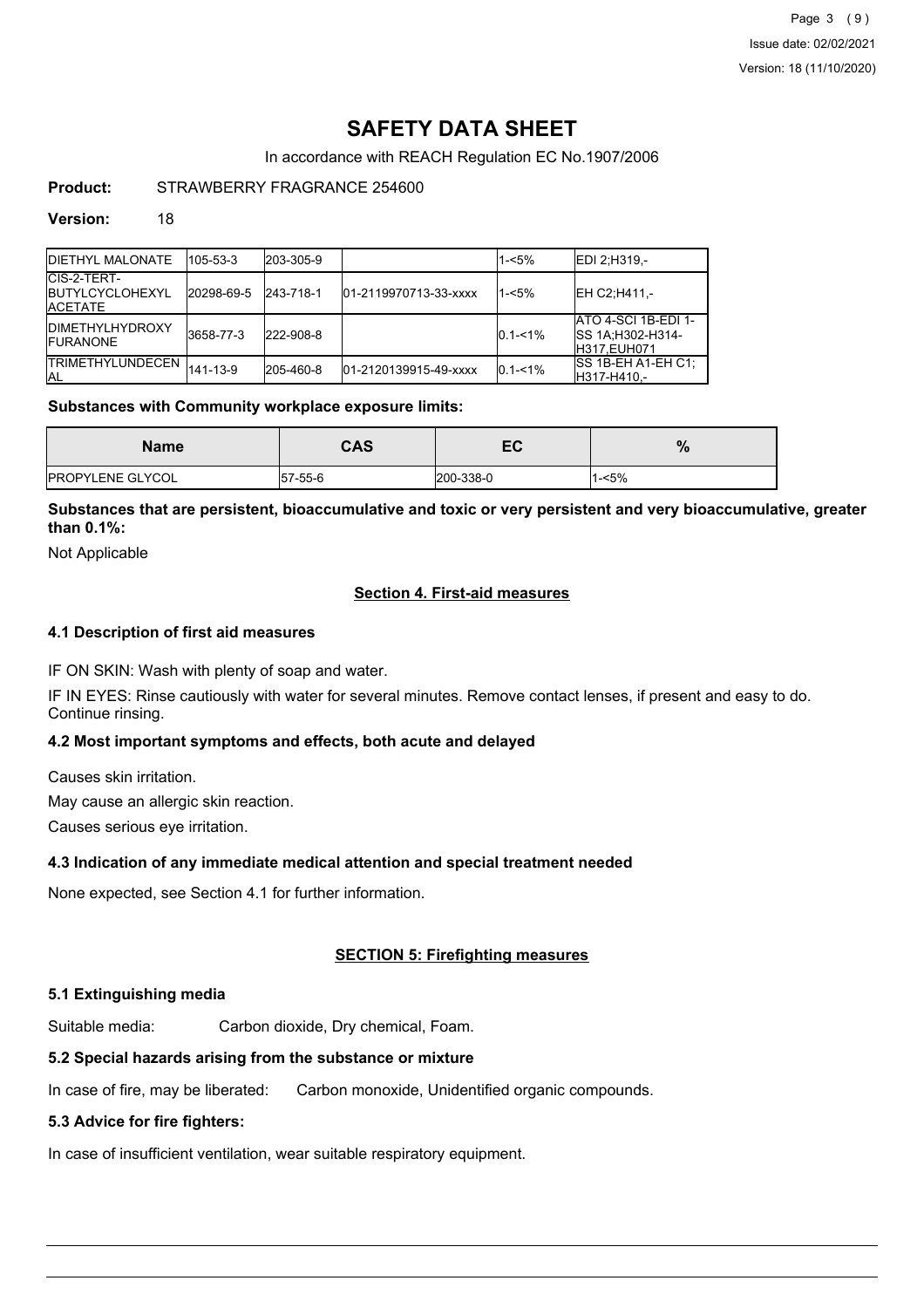Page 4 (9) Issue date: 02/02/2021 Version: 18 (11/10/2020)

# **SAFETY DATA SHEET**

In accordance with REACH Regulation EC No.1907/2006

**Product:** STRAWBERRY FRAGRANCE 254600

**Version:** 18

#### **Section 6. Accidental release measures**

#### **6.1 Personal precautions, protective equipment and emergency procedures:**

Avoid inhalation. Avoid contact with skin and eyes. See protective measures under Section 7 and 8.

#### **6.2 Environmental precautions:**

Keep away from drains, surface and ground water, and soil.

#### **6.3 Methods and material for containment and cleaning up:**

Remove ignition sources. Provide adequate ventilation. Avoid excessive inhalation of vapours. Contain spillage immediately by use of sand or inert powder. Dispose of according to local regulations.

#### **6.4 Reference to other sections:**

Also refer to sections 8 and 13.

#### **Section 7. Handling and storage**

#### **7.1 Precautions for safe handling:**

Keep away from heat, sparks, open flames and hot surfaces. - No smoking. Use personal protective equipment as required. Use in accordance with good manufacturing and industrial hygiene practices. Use in areas with adequate ventilation Do not eat, drink or smoke when using this product.

#### **7.2 Conditions for safe storage, including any incompatibilities:**

Store in a well-ventilated place. Keep container tightly closed. Keep cool. Ground/bond container and receiving equipment. Use explosion-proof electrical, ventilating and lighting equipment. Use only non-sparking tools. Take precautionary measures against static discharge.

#### **7.3 Specific end use(s):**

Fragrances: Use in accordance with good manufacturing and industrial hygiene practices.

#### **Section 8. Exposure controls/personal protection**

#### **8.1 Control parameters**

Workplace exposure limits:

| Ingredient              | <b>CAS</b>  | EC        | <b>Description</b>                                 | Value |
|-------------------------|-------------|-----------|----------------------------------------------------|-------|
| <b>PROPYLENE GLYCOL</b> | $ 57-55-6 $ | 200-338-0 | Long-term exposure limit (8-hour<br>$TWA)$ (mg/m3) | 474   |
|                         |             |           | Long-term exposure limit (8-hour<br>TWA) (ppm)     | 150   |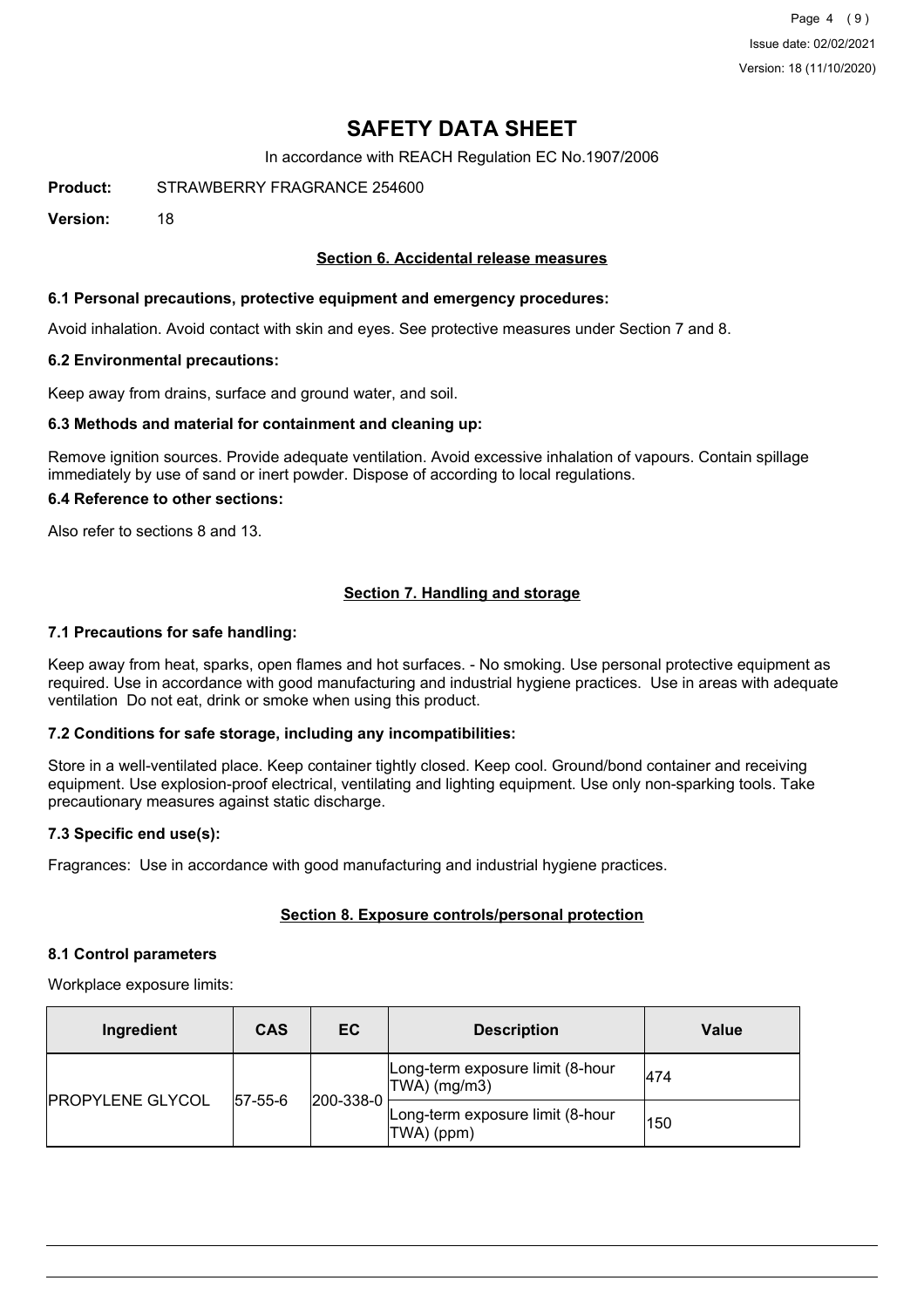Page 5 (9) Issue date: 02/02/2021 Version: 18 (11/10/2020)

# **SAFETY DATA SHEET**

In accordance with REACH Regulation EC No.1907/2006

**Product:** STRAWBERRY FRAGRANCE 254600

**Version:** 18

#### **8.2 Exposure Controls**

#### **Eye / Skin Protection**

Wear protective gloves/eye protection/face protection

#### **Respiratory Protection**

Ensure adequate and ongoing ventilation is maintained in order to prevent build up of excessive vapour and to ensure occupational exposure limits are adhered to. If appropriate, and depending on your patterns and volumes of use, the following engineering controls may be required as additional protective measures: a) Isolate mixing rooms and other areas where this material is used or openly handled. Maintain these areas under negative air pressure relative to the rest of the plant. b) Employ the use of Personal protective equipment - an approved, properly fitted respirator with organic vapour cartridges or canisters and particulate filters. c) Use local exhaust ventilation around open tanks and other open sources of potential exposures in order to avoid excessive inhalation, including places where this material is openly weighed or measured. In addition, use general dilution ventilation of the work area to eliminate or reduce possible worker exposures. d) Use closed systems for transferring and processing this material.

Also refer to Sections 2 and 7.

#### **Section 9. Physical and chemical properties**

#### **9.1 Information on basic physical and chemical properties**

| Appearance:                                          | Clear colourless to pale yellow liquid       |
|------------------------------------------------------|----------------------------------------------|
| Odour:                                               | Not determined                               |
| <b>Odour threshold:</b>                              | Not determined                               |
| pH:                                                  | Not determined                               |
| Melting point / freezing point:                      | Not determined                               |
| Initial boiling point / range:                       | Not determined                               |
| <b>Flash point:</b>                                  | 73 °C                                        |
| <b>Evaporation rate:</b>                             | Not determined                               |
| Flammability (solid, gas):                           | Not determined                               |
| <b>Upper/lower flammability or explosive limits:</b> | Product does not present an explosion hazard |
| Vapour pressure:                                     | 0.35166606 mmHg                              |
| <b>Vapour density:</b>                               | Not determined                               |
| <b>Relative density:</b>                             | 1.0170 - 1.0210                              |
| Solubility(ies):                                     | Not determined                               |
| Partition coefficient: n-octanol/water:              | Not determined                               |
| Auto-ignition temperature:                           | Not determined                               |
| <b>Decomposition temperature:</b>                    | Not determined                               |
| <b>Viscosity:</b>                                    | Not determined                               |
| <b>Explosive properties:</b>                         | Not expected                                 |
| <b>Oxidising properties:</b>                         | Not expected                                 |
|                                                      |                                              |

**9.2 Other information:** None available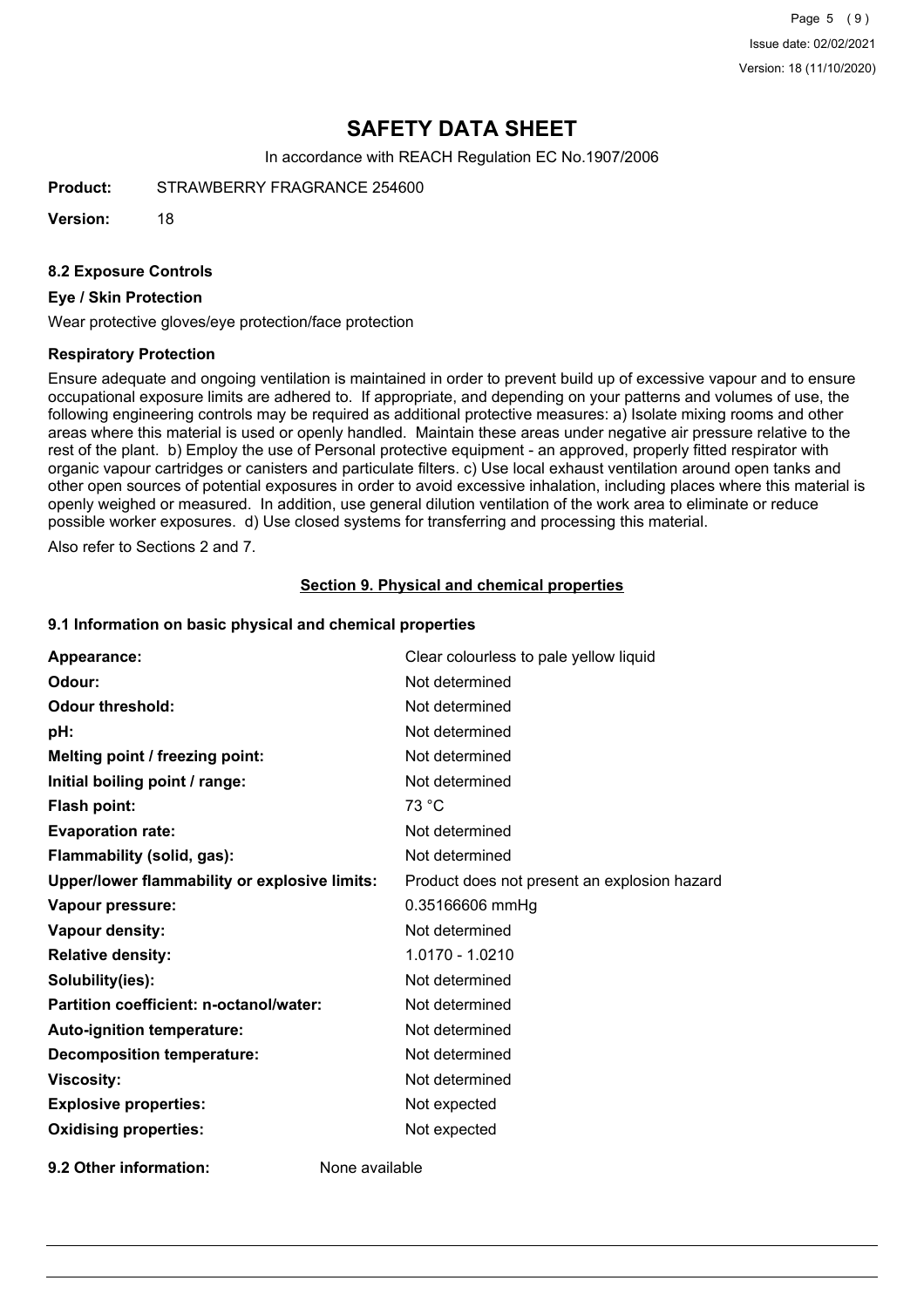Page 6 (9) Issue date: 02/02/2021 Version: 18 (11/10/2020)

# **SAFETY DATA SHEET**

In accordance with REACH Regulation EC No.1907/2006

**Product:** STRAWBERRY FRAGRANCE 254600

**Version:** 18

## **Section 10. Stability and reactivity**

#### **10.1 Reactivity:**

Presents no significant reactivity hazard, by itself or in contact with water.

#### **10.2 Chemical stability:**

Good stability under normal storage conditions.

#### **10.3 Possibility of hazardous reactions:**

Not expected under normal conditions of use.

#### **10.4 Conditions to avoid:**

Avoid extreme heat.

### **10.5 Incompatible materials:**

Avoid contact with strong acids, alkalis or oxidising agents.

### **10.6 Hazardous decomposition products:**

Not expected.

### **Section 11. Toxicological information**

#### **11.1 Information on toxicological effects**

This mixture has not been tested as a whole for health effects. The health effects have been calculated using the methods outlined in Regulation (EC) No 1272/2008 (CLP).

| <b>Acute Toxicity:</b>                    | Based on available data the classification criteria are not met. |
|-------------------------------------------|------------------------------------------------------------------|
| <b>Acute Toxicity Oral</b>                | >5000                                                            |
| <b>Acute Toxicity Dermal</b>              | Not Applicable                                                   |
| <b>Acute Toxicity Inhalation</b>          | Not Available                                                    |
| <b>Skin corrosion/irritation:</b>         | Skin Corrosion / Irritation Category 2                           |
| Serious eye damage/irritation:            | Eye Damage / Irritation Category 2                               |
| <b>Respiratory or skin sensitisation:</b> | Sensitization - Skin Category 1                                  |
| Germ cell mutagenicity:                   | Based on available data the classification criteria are not met. |
| Carcinogenicity:                          | Based on available data the classification criteria are not met. |
| <b>Reproductive toxicity:</b>             | Based on available data the classification criteria are not met. |
| <b>STOT-single exposure:</b>              | Based on available data the classification criteria are not met. |
| <b>STOT-repeated exposure:</b>            | Based on available data the classification criteria are not met. |
| <b>Aspiration hazard:</b>                 | Based on available data the classification criteria are not met. |

# **Information about hazardous ingredients in the mixture**

Not Applicable

Refer to Sections 2 and 3 for additional information.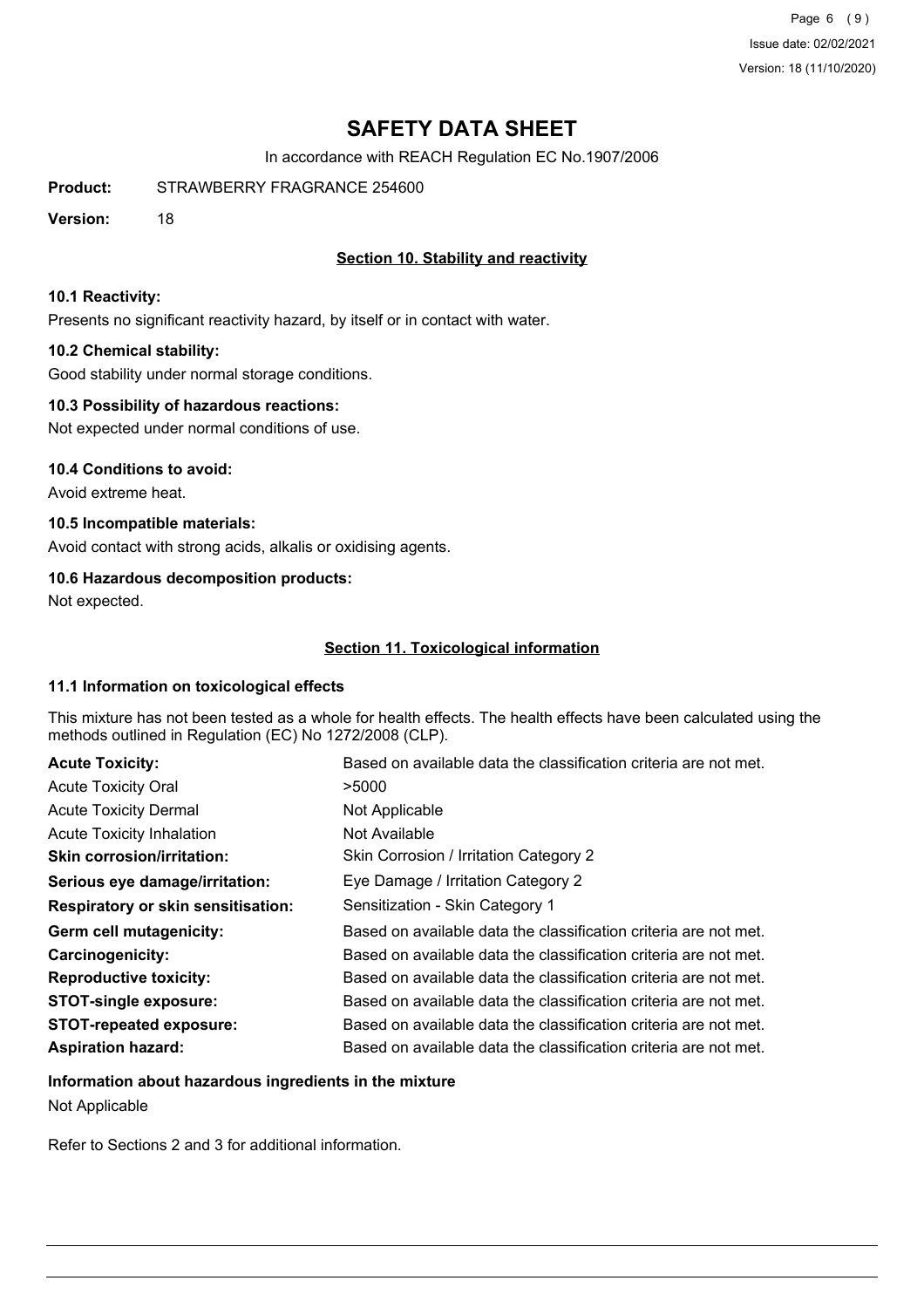Page 7 (9) Issue date: 02/02/2021 Version: 18 (11/10/2020)

# **SAFETY DATA SHEET**

In accordance with REACH Regulation EC No.1907/2006

**Product:** STRAWBERRY FRAGRANCE 254600

**Version:** 18

## **Section 12. Ecological information**

#### **12.1 Toxicity:**

Toxic to aquatic life with long lasting effects.

- **12.2 Persistence and degradability:** Not available
- **12.3 Bioaccumulative potential:** Not available
- **12.4 Mobility in soil:** Not available

#### **12.5 Results of PBT and vPvB assessment:**

This substance does not meet the PBT/vPvB criteria of REACH, annex XIII.

**12.6 Other adverse effects:** Not available

### **Section 13. Disposal considerations**

#### **13.1 Waste treatment methods:**

Dispose of in accordance with local regulations. Avoid disposing into drainage systems and into the environment. Empty containers should be taken to an approved waste handling site for recycling or disposal.

#### **Section 14. Transport information**

| 14.1 UN number:                                                               | UN3082                                                                                                 |
|-------------------------------------------------------------------------------|--------------------------------------------------------------------------------------------------------|
| 14.2 UN Proper Shipping Name:                                                 | ENVIRONMENTALLY HAZARDOUS SUBSTANCE, LIQUID, N.O.S.<br>(HEXYL SALICYLATE, ETHYL METHYLPHENYLGLYCIDATE) |
| 14.3 Transport hazard class(es):                                              | 9                                                                                                      |
| <b>Sub Risk:</b>                                                              |                                                                                                        |
| 14.4. Packing Group:                                                          | Ш                                                                                                      |
| <b>14.5 Environmental hazards:</b>                                            | This is an environmentally hazardous substance.                                                        |
| 14.6 Special precautions for user:                                            | None additional                                                                                        |
| 14.7 Transport in bulk according to Annex II of MARPOL73/78 and the IBC Code: |                                                                                                        |

Not applicable

### **Section 15. Regulatory information**

## **15.1 Safety, health and environmental regulations/legislation specific for the substance or mixture** None additional

#### **15.2 Chemical Safety Assessment**

A Chemical Safety Assessment has not been carried out for this product.

# **Section 16. Other information**

| <b>Concentration % Limits:</b>  | EH C2=39.68% EH C3=3.97% SCI 2=75.47% EDI 2=92.17% EDI 2A=92.<br>17% SS 1=12.12% |
|---------------------------------|----------------------------------------------------------------------------------|
| <b>Total Fractional Values:</b> | EH C2=2.52 EH C3=25.20 SCI 2=1.33 EDI 2=1.09 EDI 2A=1.09 SS 1=8.<br>25           |
| <b>Key to revisions:</b>        |                                                                                  |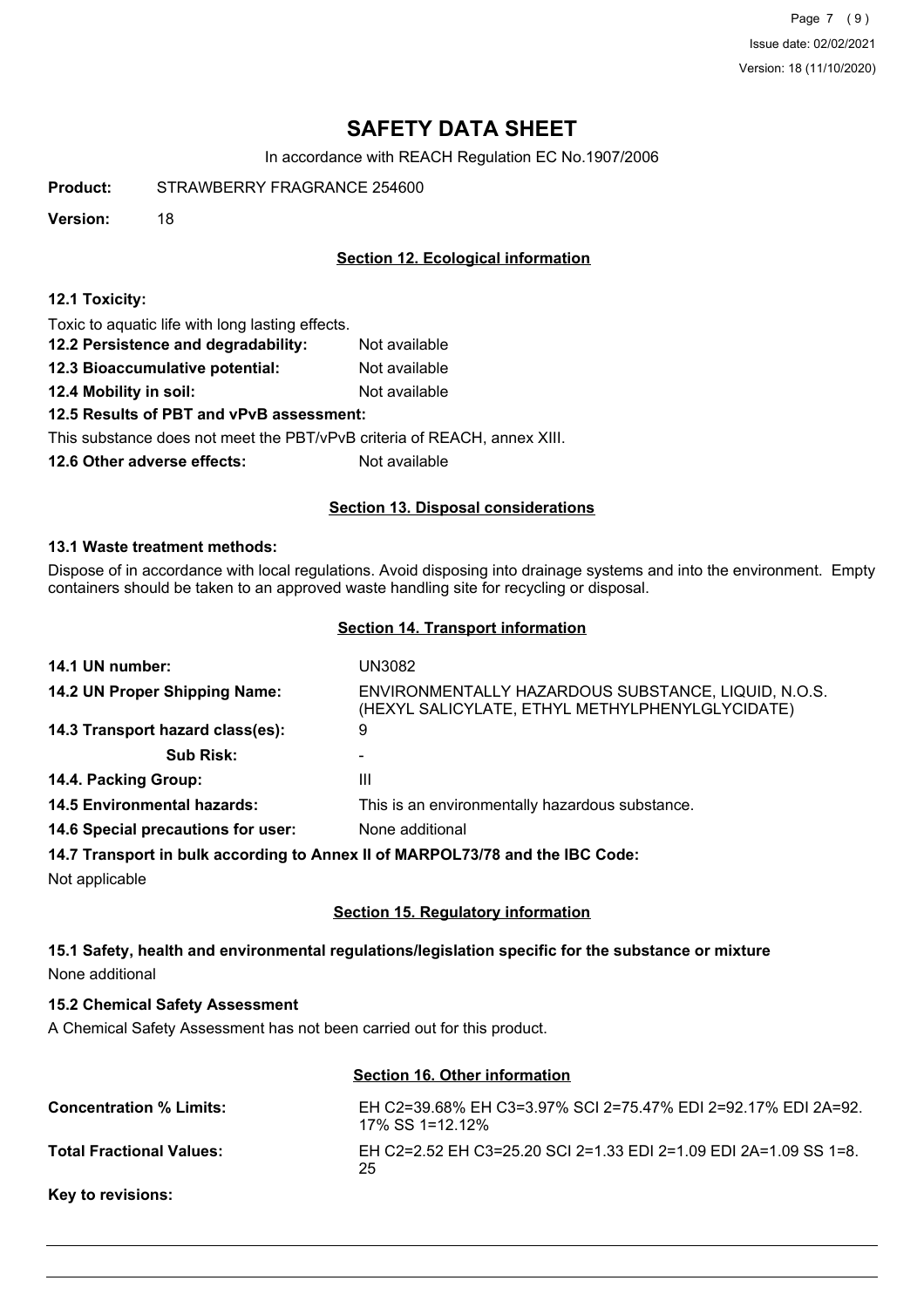Page 8 (9) Issue date: 02/02/2021 Version: 18 (11/10/2020)

# **SAFETY DATA SHEET**

In accordance with REACH Regulation EC No.1907/2006

**Product:** STRAWBERRY FRAGRANCE 254600

**Version:** 18

Information about hazardous ingredients in the mixture SECTION 3: Composition/information on ingredients Workplace exposure limits

### **Key to abbreviations:**

| <b>Abbreviation</b> | <b>Meaning</b>                                                                                                                      |
|---------------------|-------------------------------------------------------------------------------------------------------------------------------------|
| ATO 4               | Acute Toxicity - Oral Category 4                                                                                                    |
| EDI <sub>1</sub>    | Eye Damage / Irritation Category 1                                                                                                  |
| EDI <sub>2</sub>    | Eye Damage / Irritation Category 2                                                                                                  |
| EH A1               | Hazardous to the Aquatic Environment - Acute Hazard Category 1                                                                      |
| EH <sub>C1</sub>    | Hazardous to the Aquatic Environment - Long-term Hazard Category 1                                                                  |
| EH C <sub>2</sub>   | Hazardous to the Aquatic Environment - Long-term Hazard Category 2                                                                  |
| EUH071              | Corrosive to the respiratory tract.                                                                                                 |
| FL <sub>3</sub>     | Flammable Liquid, Hazard Category 3                                                                                                 |
| H226                | Flammable liquid and vapour.                                                                                                        |
| H302                | Harmful if swallowed.                                                                                                               |
| H314                | Causes severe skin burns and eye damage.                                                                                            |
| H315                | Causes skin irritation.                                                                                                             |
| H317                | May cause an allergic skin reaction.                                                                                                |
| H319                | Causes serious eye irritation.                                                                                                      |
| H410                | Very toxic to aquatic life with long lasting effects.                                                                               |
| H411                | Toxic to aquatic life with long lasting effects.                                                                                    |
| P210                | Keep away from heat, sparks, open flames and hot surfaces. - No smoking.                                                            |
| P233                | Keep container tightly closed.                                                                                                      |
| P240                | Ground/bond container and receiving equipment.                                                                                      |
| P241                | Use explosion-proof electrical, ventilating and lighting equipment.                                                                 |
| P242                | Use only non-sparking tools.                                                                                                        |
| P243                | Take precautionary measures against static discharge.                                                                               |
| P <sub>260</sub>    | Do not breathe vapour or dust.                                                                                                      |
| P261                | Avoid breathing vapour or dust.                                                                                                     |
| P <sub>264</sub>    | Wash hands and other contacted skin thoroughly after handling.                                                                      |
| P270                | Do not eat, drink or smoke when using this product.                                                                                 |
| P272                | Contaminated work clothing should not be allowed out of the workplace.                                                              |
| P273                | Avoid release to the environment.                                                                                                   |
| P <sub>280</sub>    | Wear protective gloves/eye protection/face protection                                                                               |
| P301/312            | IF SWALLOWED: call a POISON CENTER or doctor/physician if you feel unwell.                                                          |
| P301/330/331        | If swallowed: Rinse mouth. Do not induce vomiting.                                                                                  |
| P302/352            | IF ON SKIN: Wash with plenty of soap and water.                                                                                     |
| P303/361/353        | IF ON SKIN (or hair): Remove/take off immediately all contaminated clothing. Rinse skin with water/shower.                          |
| P304/340            | IF INHALED: Remove victim to fresh air and keep at rest in a position comfortable for breathing.                                    |
| P305/351/338        | IF IN EYES: Rinse cautiously with water for several minutes. Remove contact lenses, if present and easy to<br>do. Continue rinsing. |